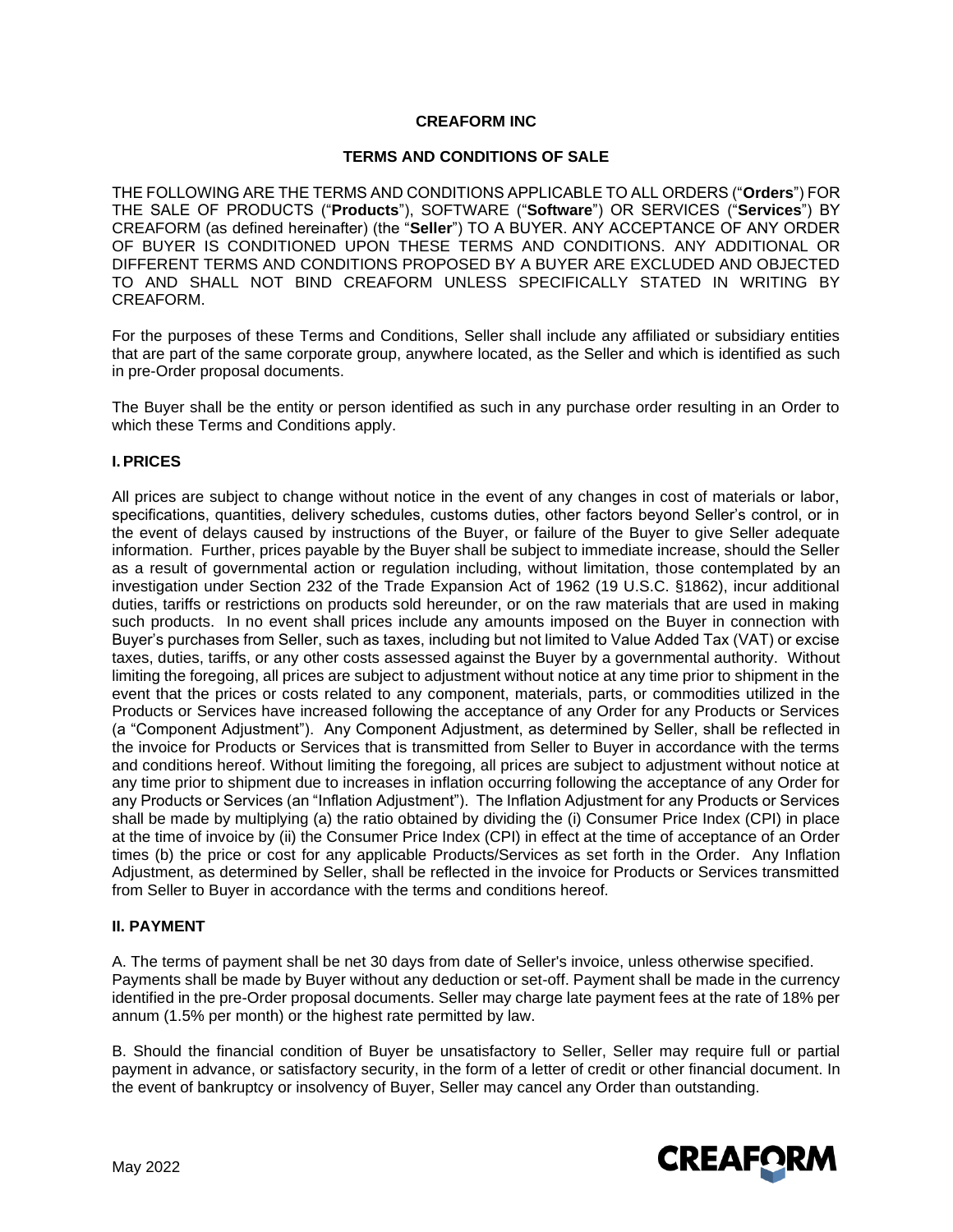C. Buyer agrees that any Products, Software and Services sold pursuant to an Order shall remain the property of Seller until such time as full payment of the purchase price has been made.

D. Buyer grants Seller a purchase money security interest in Products located in Canada, (or rights of a similar nature in other jurisdictions and territories, as the case may be) or Services, as well as any proceeds, for the purpose of securing the obligations of Buyer hereunder. Buyer authorizes Seller to execute on Buyer's behalf and file such financing statements as Seller deems appropriate to perfect and notify Buyer's creditors of Seller's security interest.

E. Should Buyer fail to make full payment of the purchase price in accordance with the terms and conditions set out in the Order, Seller shall, at its sole discretion, pursue any available remedies, including judicial action to collect any remaining balance of the purchase price, deactivation of software license, recovery of product, suspension of shipments on remaining orders, or any other remedies available at law of equity. Buyer shall be responsible for any legal fees or expenses incurred by Seller in connection with its collection or enforcement efforts. Buyer further agrees that upon any default of payment of the purchase price, the payment of the entire balance shall immediately become due and payable in full.

F. No waiver by Seller of its rights under these conditions shall be deemed to constitute a waiver of subsequent breaches or defaults by the Buyer. In the event that more than one Product is being purchased pursuant to an Order, unless otherwise set forth herein, each payment received by Seller from Buyer shall be applied pro rata against the cost of each Product rather than being applied to the purchase price of any one Product.

### **III. DELIVERY**

Delivery dates are approximate and are dependent on prompt receipt by Seller of all necessary information. Seller may deliver all or any part of Products or Services as early as 30 days in advance of agreed schedule. The point of delivery shall be "Ex-works" Seller's premises, unless otherwise specified by Seller. Upon delivery, title to Products and all risk of loss or damage thereto shall pass to Buyer. Where Buyer notifies Seller that it cannot take timely delivery of the Products, Seller may place such Products in storage, at the risk of Buyer, and Buyer shall reimburse Seller for all expenses incurred in connection with such storage. Buyer shall dispose of the packing materials for Products at its own expense, and shall defend, indemnify and hold harmless Seller from any legal obligations in connection with such packing waste.

# **IV. INSTALLATION**

#### **A. Handheld measurement systems and software**

Unless otherwise specified, the Buyer shall be responsible for installation of the Products, including, without limitation, the preparation of its premises, the uncrating of the Products and their set up for operation. In all cases, Buyer will be responsible for compliance of its facilities with applicable building, electrical and similar standards or codes.

#### **B. Automated quality control products and software**

Unless otherwise specified, Buyer shall be responsible for the preparation of its premises (including minimum space requirements, floor preparation, lighting, pneumatic and any other utility connections) and supporting installation by providing fork lift operation and all electrical and mechanical expertise onsite requirements. Seller shall be responsible of uncrating, floor drilling, assembling, startup, tuning and performing acceptance test of equipment.

# **V. EXPORT CONTROLS; FCPA; ANTI-BOYCOTT**

A. Buyer shall not make any disposition of the Products, by way of transshipment, re-export, diversion or otherwise, except as applicable U.S. export laws and regulations may expressly permit, and other than in and to the ultimate country of destination specified on Order(s) or declared as the country of ultimate destination on Seller's invoices or in the End Use Statement that Buyer supplies Seller. Seller shall not be named as shipper or exporter of record or U.S. principal party-in-interest (USPPI) unless specifically agreed

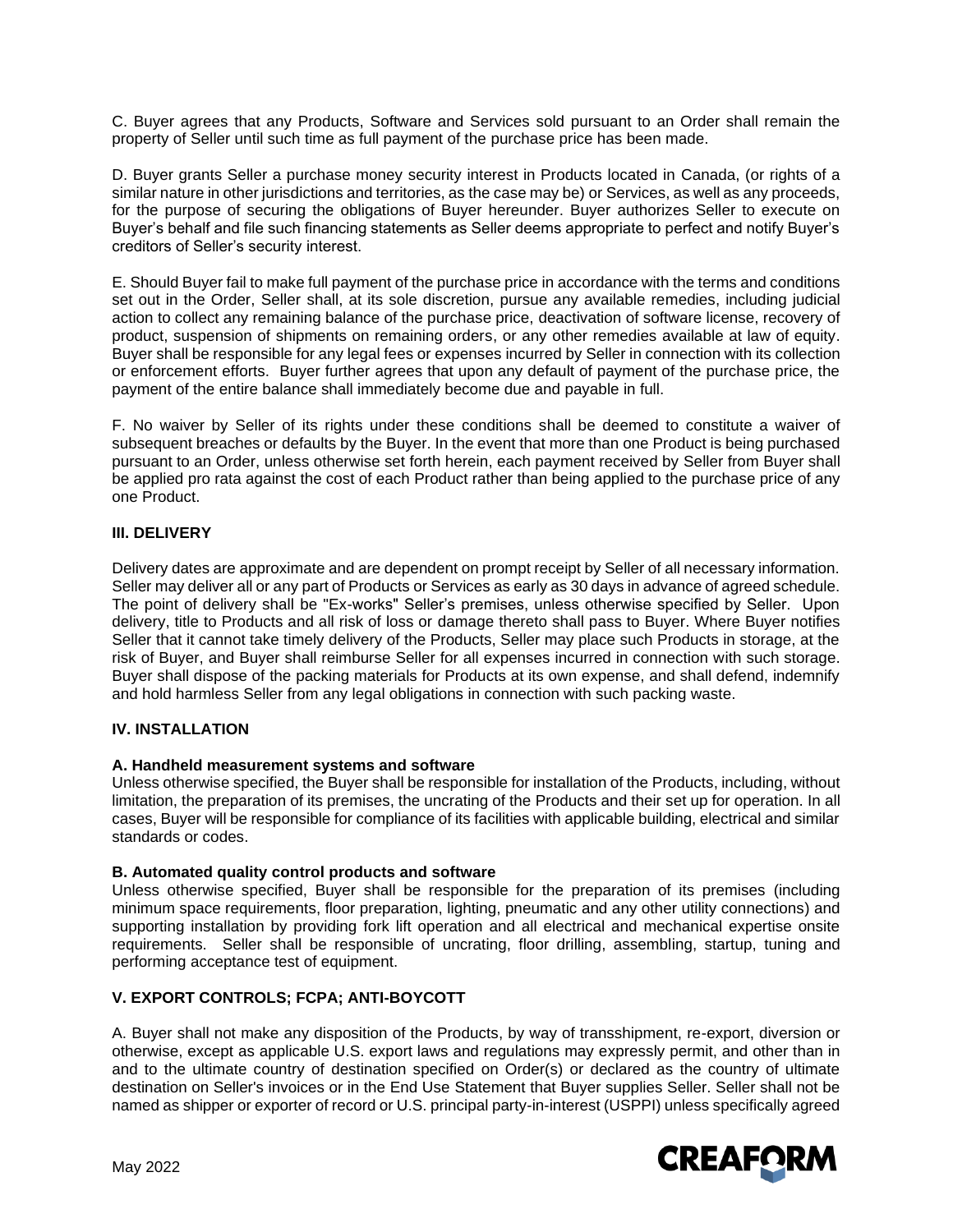to in writing by Seller in which case, Buyer shall provide Seller with a copy of the documents filed by Buyer for Export clearance purposes. At Seller's request, Buyer shall supply end-use and end-user information to determine export license applicability. Failure of Buyer to comply with this section shall constitute a material default allowing Seller to cancel related Order(s) without liability.

B. Buyer warrants that it shall not violate or cause the Seller to violate the U.S. Foreign Corrupt Practices Act of 1977(FCPA), as amended, the United Kingdom Bribery Act (UKBA) of 2010, as amended, or their respective implementing regulations in connection with Buyer's sale or distribution of the Products and/or Services, and that Buyer does not know or have reason to believe that any consultant, agent, representative or other person retained by Buyer in connection with the sale and/or distribution of Products/Services has violated, nor caused Seller to violate the FPCA and/or the UKBA. Where Buyer learns of or has reason to know of any violation of FCPA and/or or UKBA in connection with the sale or distribution of Products/Services, Buyer shall immediately advise Seller.

C. Buyer further warrants that Buyer shall not violate or cause Seller to violate the U.S. Antiboycott Provisions of the U.S. Export Administration Regulations issued pursuant to the U.S. Export Administration Act of 1979, as amended, in connection with Buyer's purchase of Products/Services and that Buyer shall not request or require Seller to make statements or certifications against countries that are not subject to boycott by the U.S.

D. Buyer hereby acknowledges that Seller transacts its business on a worldwide basis and is required to comply with the export control, anti-corruption and ethical business legislation and rules in several countries. As a result, Buyer agrees, in addition to the above, to comply with any such rules in any country, and accepts that Buyer alone shall be responsible for obtaining the required information as to the applicable rules in any particular country.

# **VI. WARRANTIES**

A. Seller warrants that Products manufactured by Seller, when delivered, for a period of 1 year from delivery (ref. section III) shall be free from defects in material/workmanship. Seller warrants that Services shall be performed in accordance with generally accepted industry practice and purchase order for a period of 90 days from performance. Seller's obligations under this warranty shall be limited exclusively to repairing or replacing, at Seller's option, any part of Products which, if properly installed, used and maintained, proved to have been defective in material or workmanship within 1 year from the date of delivery (ref. section III), or re-performing the Services. Seller makes no warranty, express or implied, that the operations of the software or firmware shall be uninterrupted or error-free, or that functions contained therein shall meet or satisfy the Buyer's intended use/requirements. Buyer shall notify Seller of any defect in the quality or condition of Products (including software/firmware) or Services within 7 days of the date of delivery or performance.

B. Seller's warranty obligations shall not apply to Products which (1) have been altered or repaired by someone other than Seller, or (2) have been subjected to misuse, neglect, or improper use or application, or (3) are normally consumed in operation, or (4) have a normal life inherently shorter than the warranty period stated therein.

C. Third party products are excluded from Seller's warranty.

D. No Products may be returned unless authorized in advance by Seller, and then only upon such conditions to which Seller may agree. Buyer must obtain a Return Material Authorization (RMA) number from Seller prior to any return shipment, and such RMA number must appear on the shipping label and packing slip. Buyer shall be responsible for returned Products until such time as Seller receives the same at its facility, and for all charges for packing, inspection, shipping, transportation or insurance associated with returned Products.

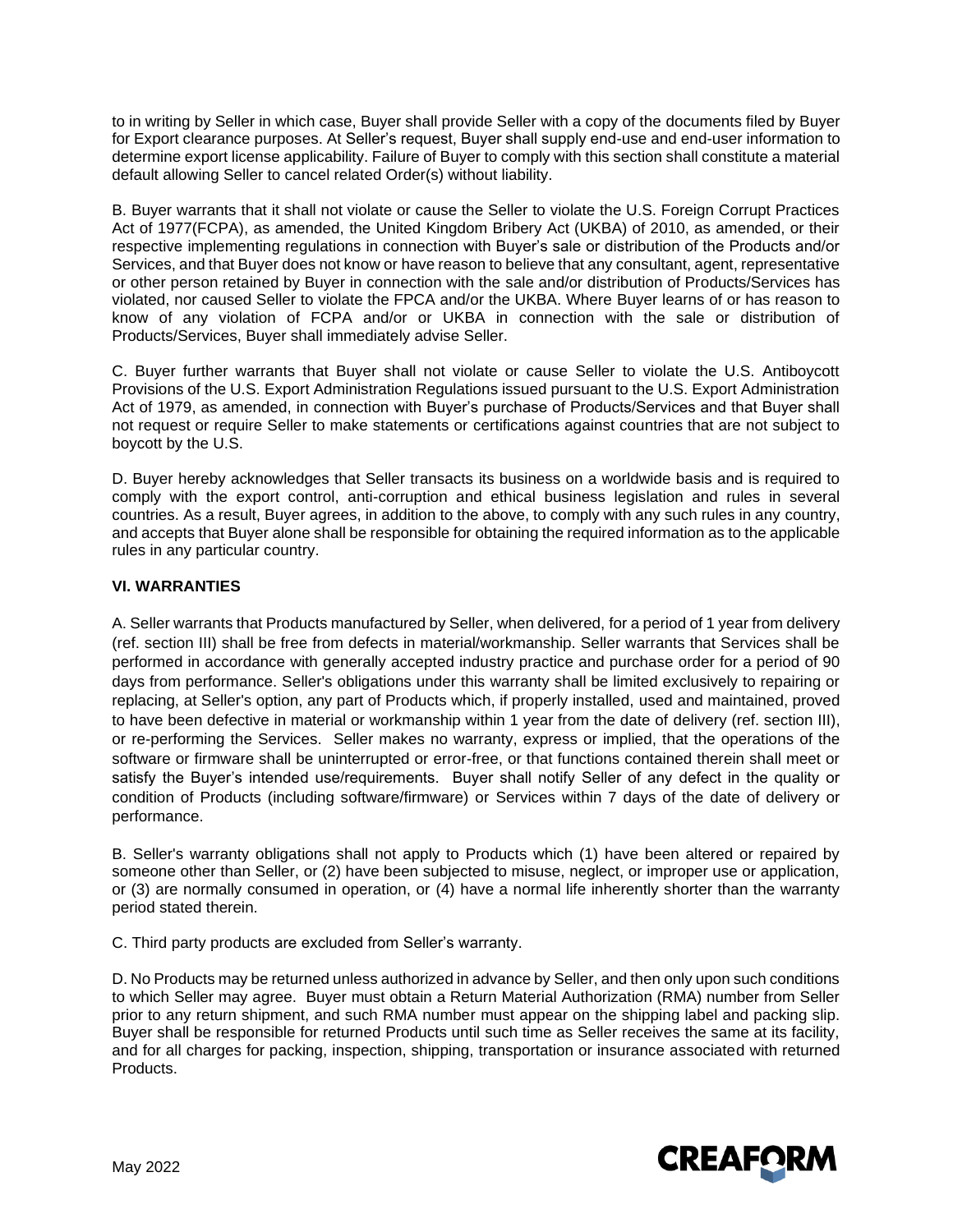E. If the Buyer requires on-site support service or repair, Buyer agrees that it will assume the cost of Seller's on-site labor charge plus travel and accommodation as per Seller's then effective rate.

F. This section VI sets forth the exclusive remedies and obligations for claims based upon defects in or nonconformity of Products/Services, whether the claim is in contract, warranty, tort (including negligence of any degree or strict liability) or otherwise.

G. Seller expressly limits its liability and warranty obligations for any variation in the stated performance specifications of its Products in a controlled environment and on a specific product performance test procedure as referred-to on calibration certificate as opposed to their actual performance once installed in their working environment.

#### **THE FOREGOING WARRANTIES ARE IN LIEU OF ALL OTHER WARRANTIES, WHETHER ORAL, WRITTEN, EXPRESS, IMPLIED OR STATUTORY. NO IMPLIED OR STATUTORY WARRANTIES OF MERCHANTABILITY OR FITNESS FOR PARTICULAR PURPOSE SHALL APPLY.**

### **VII. PATENTS/INDEMNITY**

If Buyer receives a claim that Products or Software, thereof manufactured by Seller infringes a patent, Buyer shall notify Seller promptly in writing and give Seller information, assistance and exclusive authority to evaluate, defend and settle such claim. Where Buyer has furnished specifications/designs for the manufacture of the allegedly- infringing Products, Buyer shall defend, indemnify and hold harmless Seller against third-party claims for infringement arising out of Seller's use of such specifications/designs.

### **VIII. LIMITATION OF LIABILITY**

The total liability of Seller on any claim, whether in contract, tort (including negligence of any degree and strict liability) or otherwise arising out of, connected with, or resulting from the manufacture, sale, delivery, resale, repair, replacement or use of any Products/Services, shall not exceed the price allocable to the Products/Services or part thereof which gives rise to the claim. **IN NO EVENT, WHETHER AS A RESULT OF BREACH OF CONTRACT, WARRANTY, TORT, (INCLUDING NEGLIGENCE OF ANY DEGREE, STRICT LIABILITY OR PATENT INFRINGEMENT) OR OTHERWISE, SHALL SELLER, ITS AFFILIATES, SUBCONTRACTORS, OR SUPPLIERS BE LIABLE FOR ANY LOSS OF PROFIT OR REVENUES, LOSS OF USE OF THE PRODUCTS OR SERVICES, OR ANY ASSOCIATED EQUIPMENT, COST OF CAPITAL, COST OF SUBSTITUTE GOODS, FACILITIES, SERVICES OR REPLACEMENT POWER, DOWNTIME COSTS OR CLAIMS OF BUYER'S CUSTOMERS FOR DAMAGES OR FOR ANY SPECIAL, PROXIMATE, CONSEQUENTIAL, INCIDENTAL, INDIRECT OR EXEMPLARY DAMAGES.** If Buyer transfers title to, or leases Products sold hereunder to, or otherwise permits or suffers use by, any third party, Buyer shall obtain from such third party a provision affording Seller and its subcontractors/suppliers the protection of the preceding sentence. Any action against Seller must be brought within 18 months after cause of action accrues.

#### **IX. EXCUSABLE DELAYS**

A. Seller shall not be liable for delays in delivery or failure to perform due directly or indirectly to causes beyond Seller's reasonable control including but not limited to: acts of God; war; terrorism; civil commotion; riots; embargoes; government regulations, orders, instructions or priorities; port congestion; acts of or failure to act on the part of Buyer or its agents/employees; fires; floods; sabotage; nuclear incidents; earthquakes; storms; epidemics; strikes; lockouts or other labor difficulties; shortages of or inability to timely obtain proper labor, materials, components, shipping space or transportation, fuel, supplies or power at current prices; or due to limitations imposed by the extent of availability of Seller's normal manufacturing facilities.

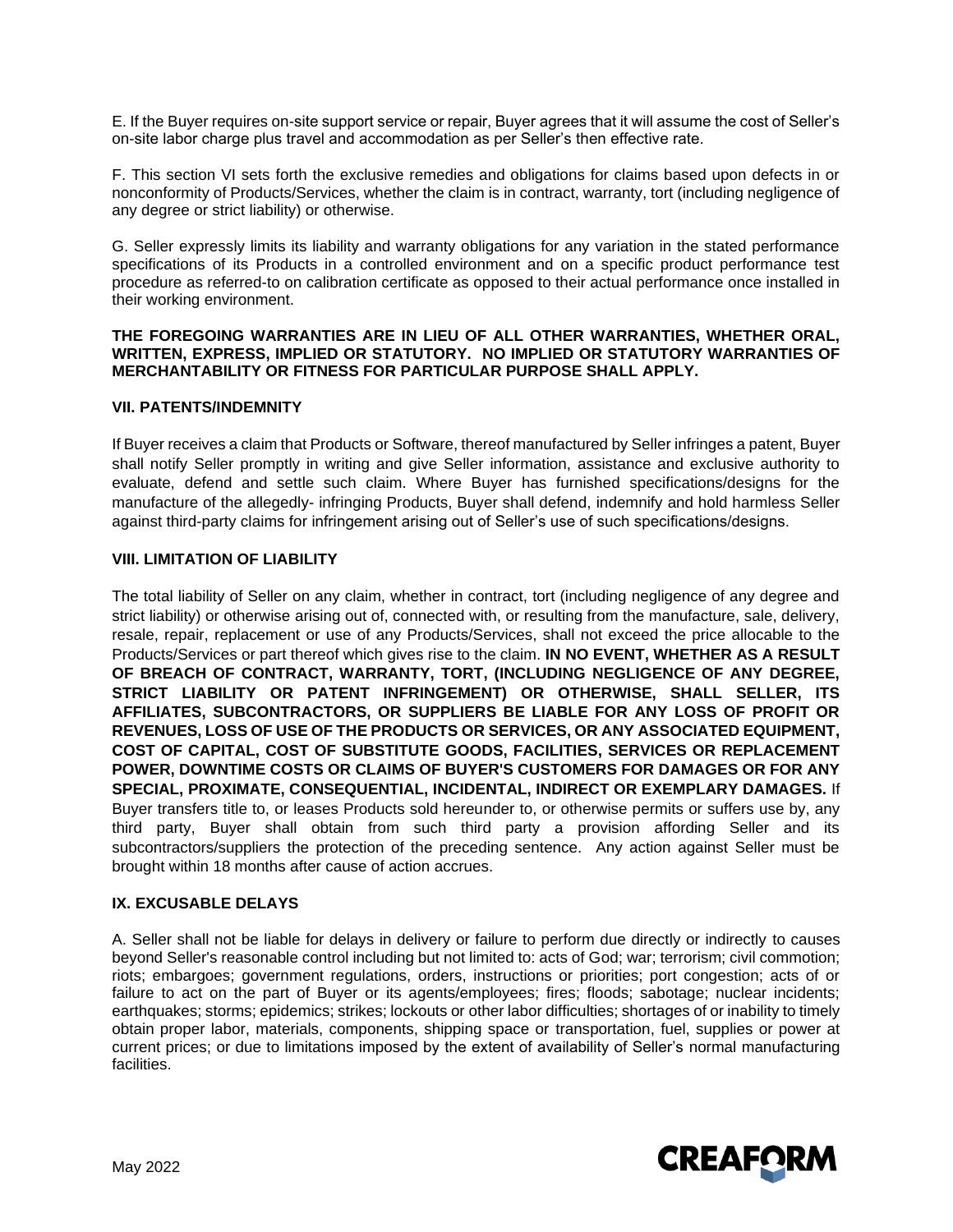B. If a delay excused per the above extends for more than 90 days and the parties have not agreed upon a revised basis for continuing providing Products/Services at the end of the delay, including adjustment of the price, then either party (except where delay is caused by Buyer, in which event only Seller) upon thirty (30) days' notice may terminate the Order with respect to the unexecuted portion of the Products/Services, whereupon Buyer shall promptly pay Seller its reasonable termination charges upon submission of Seller's invoices thereof.

### **X. ADDITIONAL LIMITATION-EQUIPMENTS, SOFTWARE AND SERVICES FOR CUSTOM INTEGRATIONS**

In the event Seller supplies Product, Software and/or Services to Buyer, or its third party source, as components of a customized solution, Seller's responsibility is limited only to the components supplied by Seller.

The Buyer specifically agrees that Seller will not have responsibility for, or incur any liability whatsoever, the integration of the Products, Software and Services sold with any other components provided by third party sources nor for the development or implementation of the complete inspection solution provided to the end-user, whether developed by the Buyer.

Products, Software and Services delivered by Seller to a third party for integration purposes must be formally accepted as compliant for such purposes by the third party within five (5) days of delivery of the Products, Software and Services. Any deficiencies or unsuitability for the intended integration must be notified in writing to Seller within the above five (5) day period. Should the third party fail to provide Seller with such notice within the stated five (5) day period, the Products, Software and Services will then be deemed to have been accepted by the third party.

The Buyer hereby accepts the above disclaimer and confirms that the end-user will be informed in writing of these conditions.

# **XI. SOFTWARE/TECHNICAL/PROPRIETARY INFORMATION**

A. Buyer shall not acquire any rights to any software which may be delivered with Products, except as granted in Seller's standard software license. Any software license granted in connection with Products shall be an interim license, which may be withdrawn, pending payment for Products in full.

B. The purchase of Products shall not include any right to supply of technical information such as drawings or specifications.

C. Proprietary information, including drawings, documents, technical data, reports, software, designs, inventions and other technical information supplied by Seller in connection herewith (hereinafter called "Data"), shall remain Seller's sole property and shall be held in confidence by Buyer. Data shall not be reproduced, used or disclosed to others by Buyer without Seller's prior written consent. Upon completion of Order, Buyer shall promptly return all Data to Seller together with all copies or reprints thereof then in Buyer's possession or control, and Buyer shall thereafter make no future use, either directly or indirectly, of any Data or any information derived therefrom without Seller's prior written consent. The foregoing shall in no way obligate Seller to provide or supply Data.

D. The Software is a mathematical analysis tool intended to assist Buyer in its mechanical integrity analysis. Buyer hereby recognizes that the use of the software and the interpretation of the computed data require considerable skills and judgment. The Software and Product are not intended to be, nor are they, a substitute to a rigorous and comprehensive mechanical integrity analysis done by a qualified engineer.

# **XII. LICENSE**

Some of Seller's Products require installation, use or connection to Software including custom configurations, Macros or other. Buyer may be required to execute separate license agreements and the terms and conditions of those licenses shall apply.